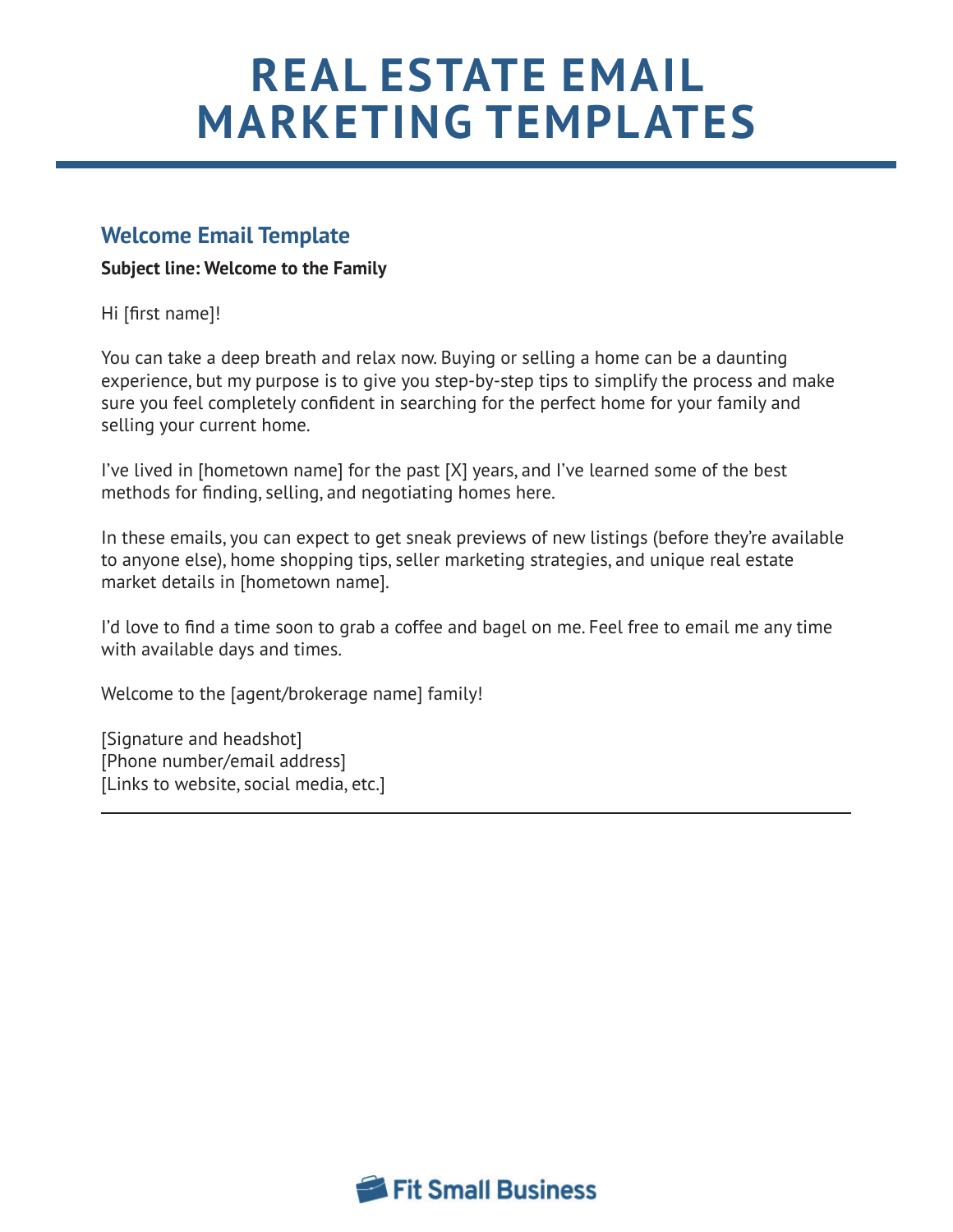## **Newsletter Email Template**

#### **Subject line: [Month/Season] Newsletter**

Happy spring! What are you looking forward to the most: warmer weather, the end of the school year, or baseball season?

This month, [neighborhood name] is hosting some especially exciting events:

[list of events]

[Month/Seasonal] Home Maintenance Tips

[Neighborhood] Market Update

I hope to see you around! [Signature and headshot] [Phone number/email address] [Links to website, social media, etc.]

## **Buyer Lead Email Template**

#### **Subject line: New Listings in [Ideal neighborhood]**

Hi [first name]!

There's been a lot of sales activity in [neighborhood name] this month, so I want to keep you updated on new listings as soon as they go up.

I'm including a few hand-picked listings that fit your needs, as well as a few that are worth a look.

I've also been watching the recent sales to get more details about how to negotiate the best deal when we find the right property for you.

I'm available to schedule a showing for any of these properties or grab a coffee to talk about the best way to find your future home in this market. Just hit reply or text/call me at [XXX-XXX-XXXX].

[new listings that match your lead's search criteria]

Talk soon! [Signature and headshot] [Phone number/email address] [Links to website, social media, etc.]

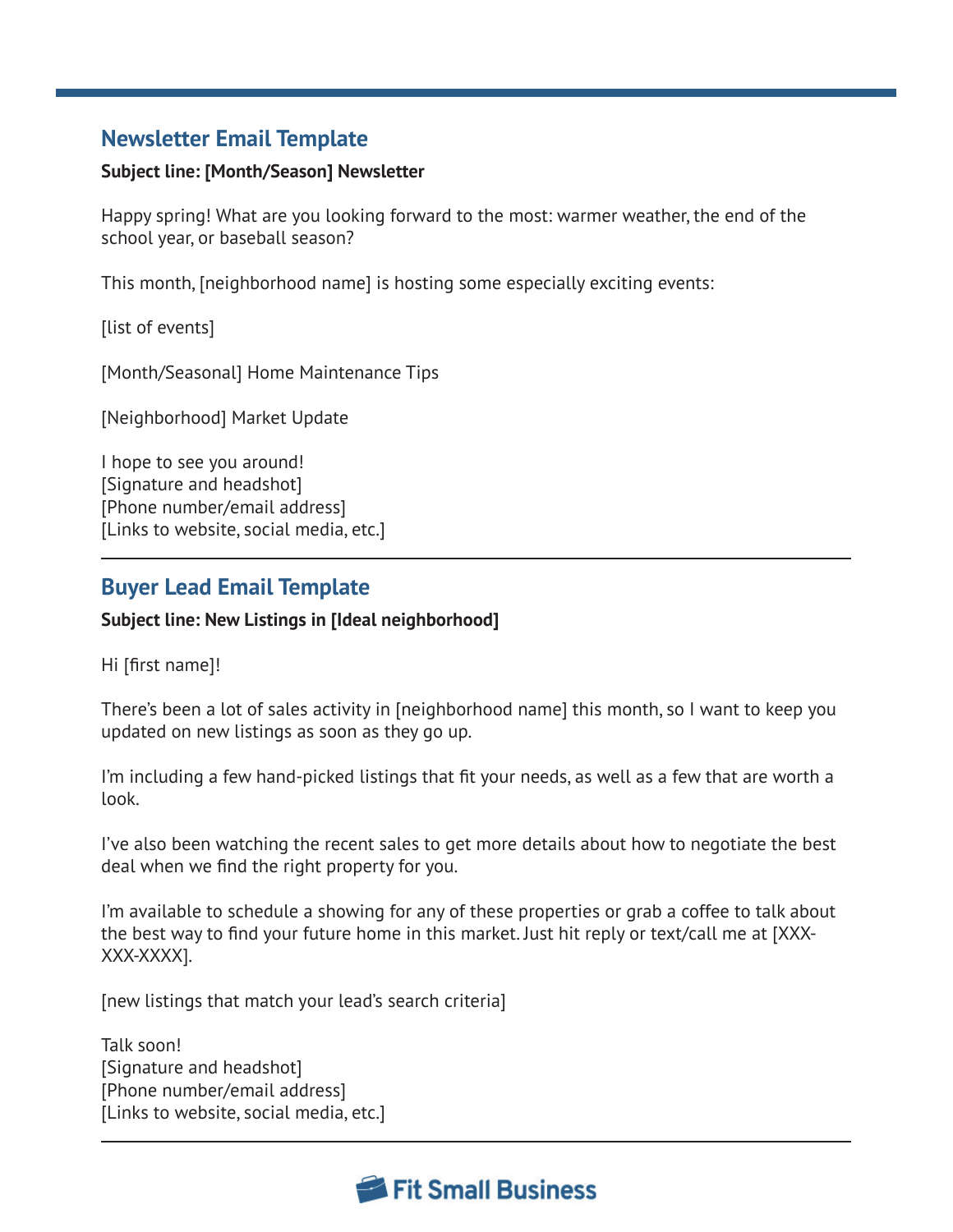## **Seller Lead Email**

#### **Subject line: Selling your house for the most \$\$**

Hi [first name]!

Selling a home is exciting—congratulations! It's a new beginning for you and your family.

The first thing that's important to do is gather all the information about your area, property, and recent home sales so we can make a plan. I'll put all of this into a personalized comparative market analysis (CMA) for you to read over and start gathering your thoughts, questions, or concerns.

You don't have to do anything for the CMA—that's my job! But it won't be completely accurate if I don't have a firsthand look at your property. When do you have 30 minutes next week for me to stop over?

For now, here's the most recent market data for [neighborhood name]. It's clear that [specific detail about the local market], so [brief description of how that will impact the home sale]. I'm thrilled to start planning how we can get the best value for your home!

Feel free to reply here or text/call me at [XXX-XXX-XXXX] with any questions at all.

Talk soon! [Signature and headshot] [Phone number/email address] [Links to website, social media, etc.]

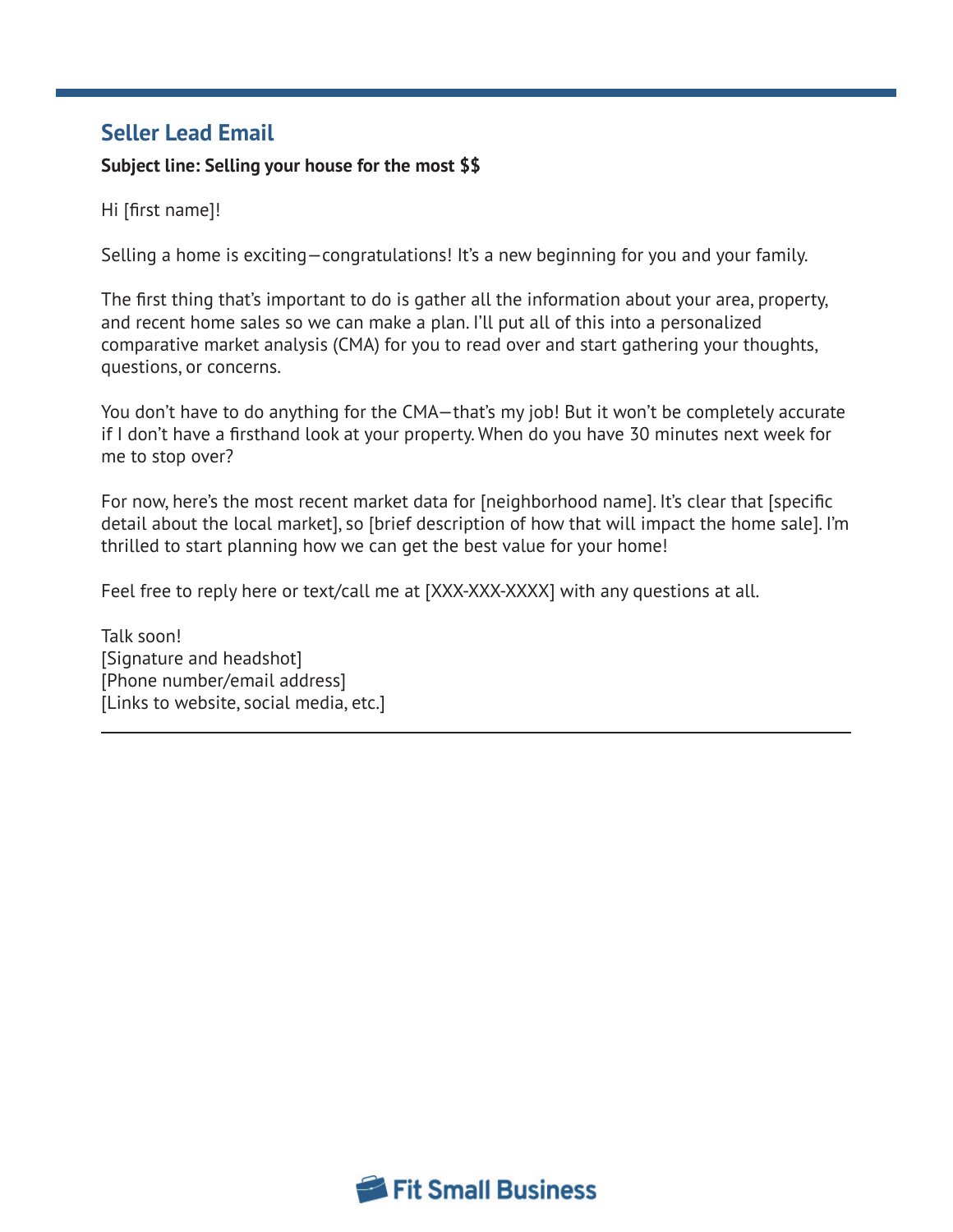## **Former Client Email Template**

#### **Subject line: How's the new home?**

Hi [Client Name],

Can you believe you've owned your house for a few months already? I was in your neighborhood last week, and it reminded me of you. How is everything in the home going? Do you have any questions I can help with?

Did you ever get a chance to go to [event/activity/location]? I remember how excited you were about [event/activity/location].

I want you to know that even when we're not working together on a property, you can still reach out to me any time. I'm always happy to hear from you.

And if you have a friend or family member who needs real estate-related advice or is considering buying or selling a home, it means so much to me when I'm referred by my clients. Please don't hesitate to call or text me at [XXX-XXX-XXXX].

Best regards, [Signature and headshot] [Phone number/email address] [Links to website, social media, etc.]

# **Open House Follow-up Email Template**

#### **Subject: Thank you for stopping by and visiting (open house address)**

Dear [Potential Buyer],

It was nice meeting you [and your family, if applicable] over the weekend at the [open house address] open house. I wanted to touch base with you to answer any additional questions, hear your feedback, and/or expedite any requests you may have.

I'd love to learn more about what you're looking for in a home. If you need something slightly different, I have a few similar properties that might be a better fit.

Please feel free to contact me here or at [phone number] if you'd like to see other homes or have questions about [street name].

Thank you! [Signature and headshot] [Phone number/email address] [Links to website, social media, etc.]